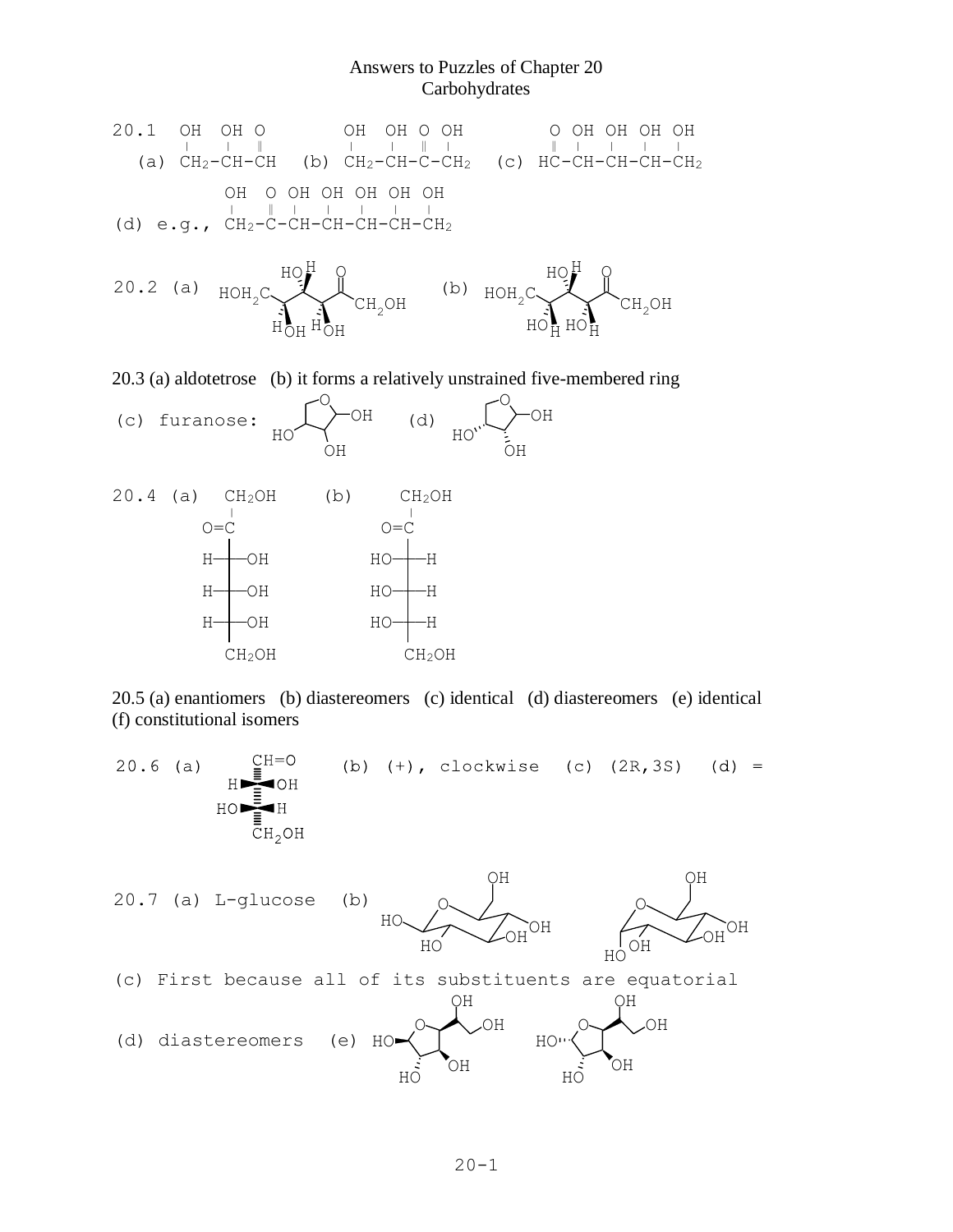

20.14 (a) no, a polymer of galactose (b) acetal carbons at the right of each ring (c) no, no hemiacetals (d)  $\alpha$ , acetal link is trans to CH<sub>2</sub>OH



20.17 (a) C(1) of the glucose moiety and C(2) of the fructose moiety are acetal carbons.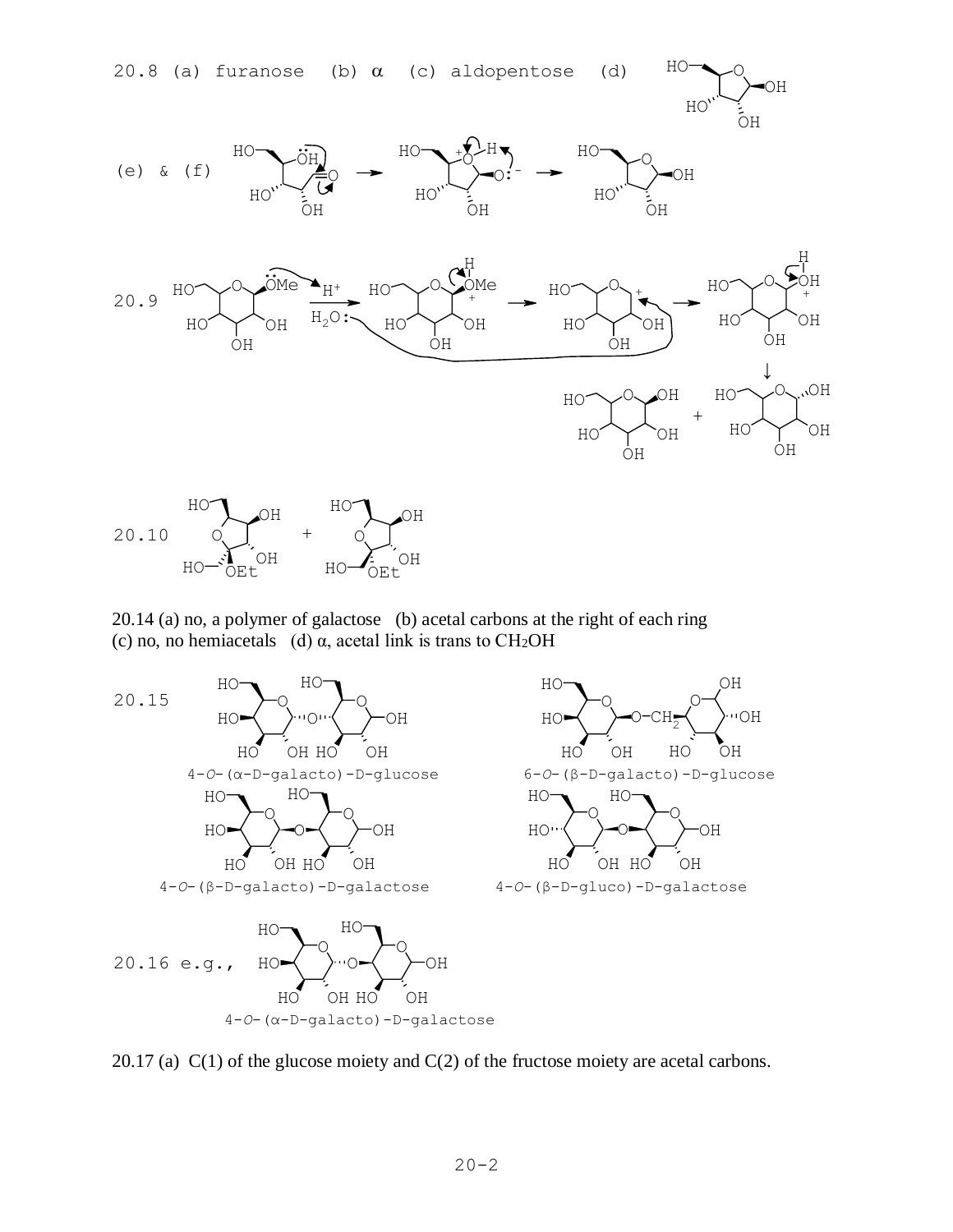

(c) The glucose is the preferred leaving group because the fructose carbocation with 2 C groups is stabilized not only by resonance but by extra hyperconjugation.

20.18 (a) aldotetrose, not deoxy (b) ketopentose, deoxy (c) ketopentose, not deoxy (d) ketoheptose, deoxy



 $\circ$ 20.24 (a) The glycoside MeO: it yields a  $C<sup>+</sup>$  stabilized by resonance:  $\cdot$   $\circ$   $\overrightarrow{ }$   $\rightarrow$ 

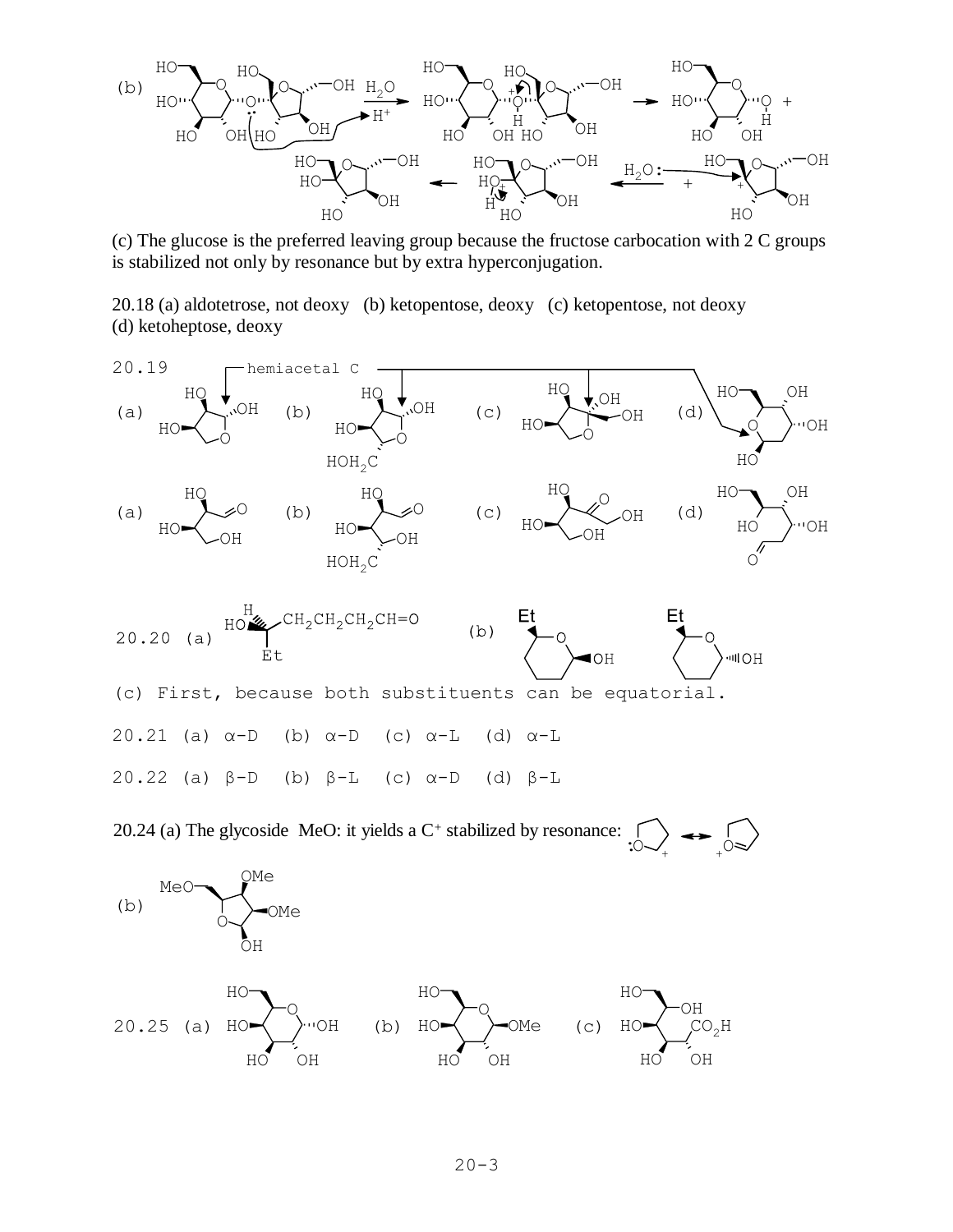

20.28 (a)  $\alpha$  and β acetal linkage (b) β linkage gives a linear shape;  $\alpha$  linkage gives a helical shape.



Resonance does not stabilize the C<sup>+</sup> very well because the large *p* orbital of S does not overlap